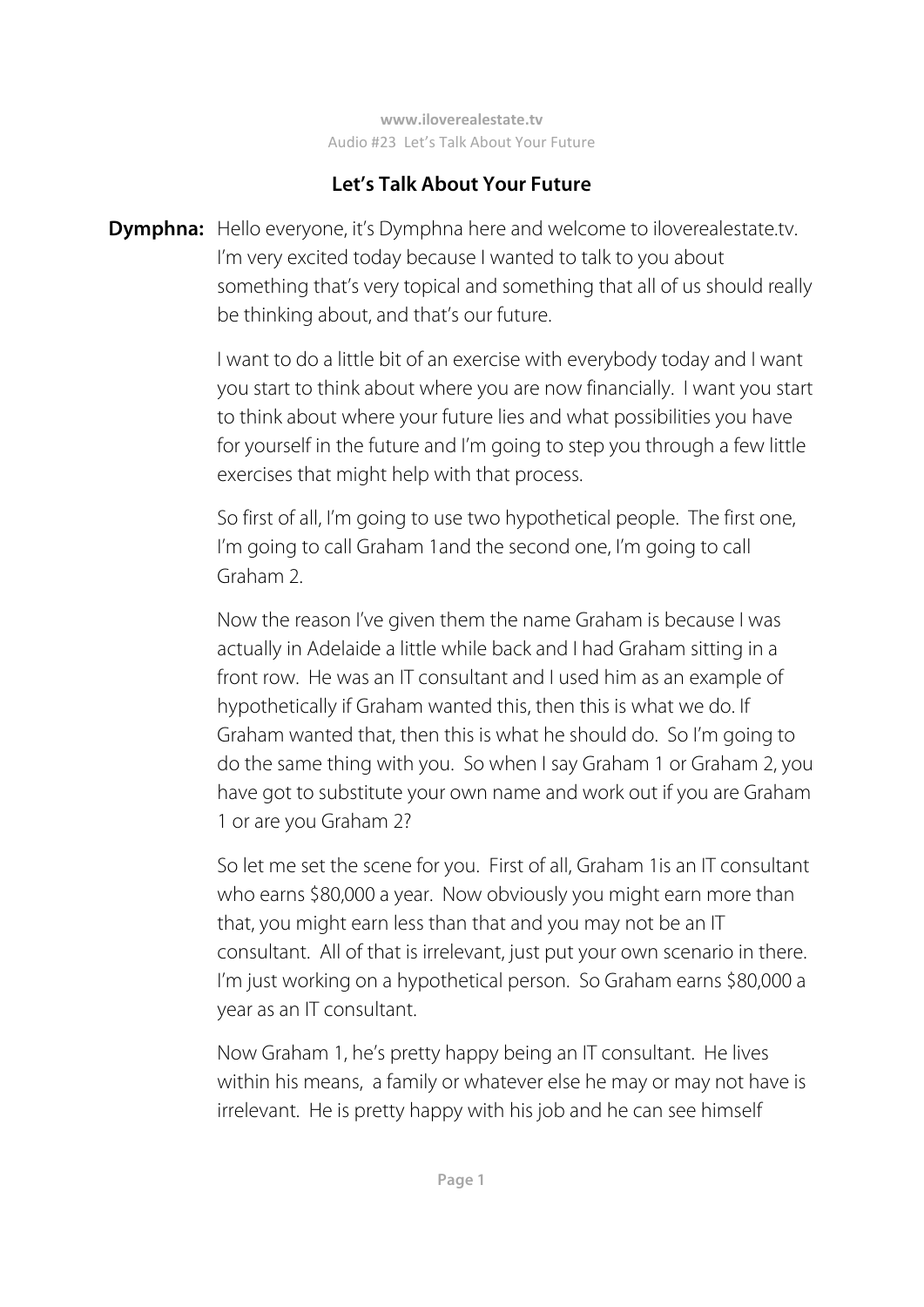working in that job for at least another five years but he would like to start to accumulate wealth. Over the next five years, he would like to build up some equity and build up some passive income, so that in five years' time, he can pull the pin.

 He can perhaps, sell off some of his equity and reduce debt. He could live off his passive income, so Graham 1 is somebody who has got five years basically to get to a point where he can possibly retire, but I'm more in line to say for he can get to a point where he can do what he chooses in life - retirement is such a dreary word. Retirement means different things to everybody. The reality is everybody can retire at the moment for quite short spaces of time; it just depends on what kind of deals you go into and really start to concentrate on that passive income rather than negative gearing, which keeps you poor forever.

 Anyway, my hypothetical Graham 1has a starting position of about \$250,000 in his line of credit. Now again, some of you may have more than that and some of you will have less than that. Some of you may be listening starting with very little but don't think just because I'm using this is an example that it doesn't apply to you. It absolutely does. You are just going to do things a little bit differently.

 So with my hypothetical Graham 1, starting with a line of credit of \$250,000, he likes his job, is quite happy in his job and he's got an \$80,000 salary, so we picture Graham 1? What should he do? Well the first thing is, he can afford to concentrate on quality properties. He can afford to concentrate on properties in the metro areas, in growth areas, he can really get out there and concentrate on the type of deal that he'd be very happy to perhaps even live in some cases but that's not really the way we should be looking at it. Graham 1 should be looking at properties that number one -because you know how I feel about negative gearing - that are not negatively geared.

 They need to be at least neutral cash flow, if not neutral, positive obviously is better. So what do I mean about neutral cash flow?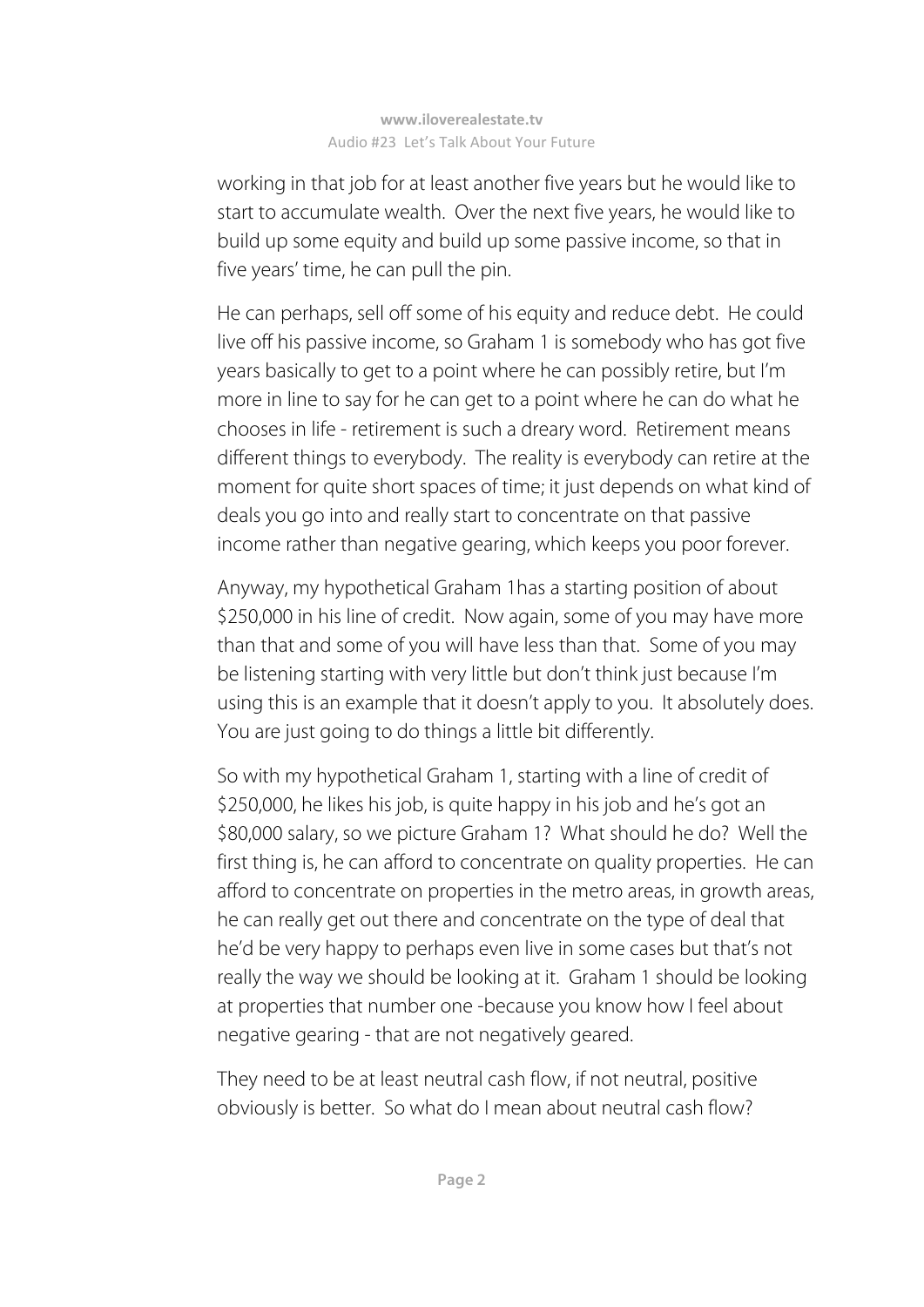Basically what I mean by that is all the money coming in from rents, from the rental of property, can be spent on the interest, on the rates, on the insurance, and on the management fees on the property. Basically it's a net zero for tax purposes. Now notice in there, I didn't say anything about depreciation because I really don't count depreciation a being a big factor in the overall process of cash flow because it's kind of like a tax deduction for not spending any money. Now admittedly that's nice and if you own that property in your name, sure you might get some offset against your current salary but I'm not that keen on properties in my own names for starters. I think all of your properties really should be held in protected structures but you've heard me talking on that before and that's for another day.

 So let's talk about owning these properties. Now what are we looking at? We're looking at neutral geared, so it doesn't cost us any money on a real cash basis. They can be in metro areas. They can be in highgrowth areas but obviously, you're going to need to start looking at a very different style of property. Design suddenly starts to become very important and one of the things that you're going to have to do is start to look at how many income streams you can get from those properties. So one of the things that Graham 1should be doing is looking for properties that can be made neutrally cash flowed because of the number and volume of income that comes in from those properties. He'll be looking for what I call multiple income stream properties.

 Multiple income stream properties as an example, might be a house and a granny flat that rents separately or even together but at a higher yield. It might be an upstairs-downstairs where upstairs is rented to one tenant and downstairs is rented to another. It might be a place that has been divided into a number of flats. It might be a block of units. It might be a property that has a number of bedrooms that can be rented out on a bedroom-by-bedroom basis whether it be to singles or students or that sort of thing. All these kinds of properties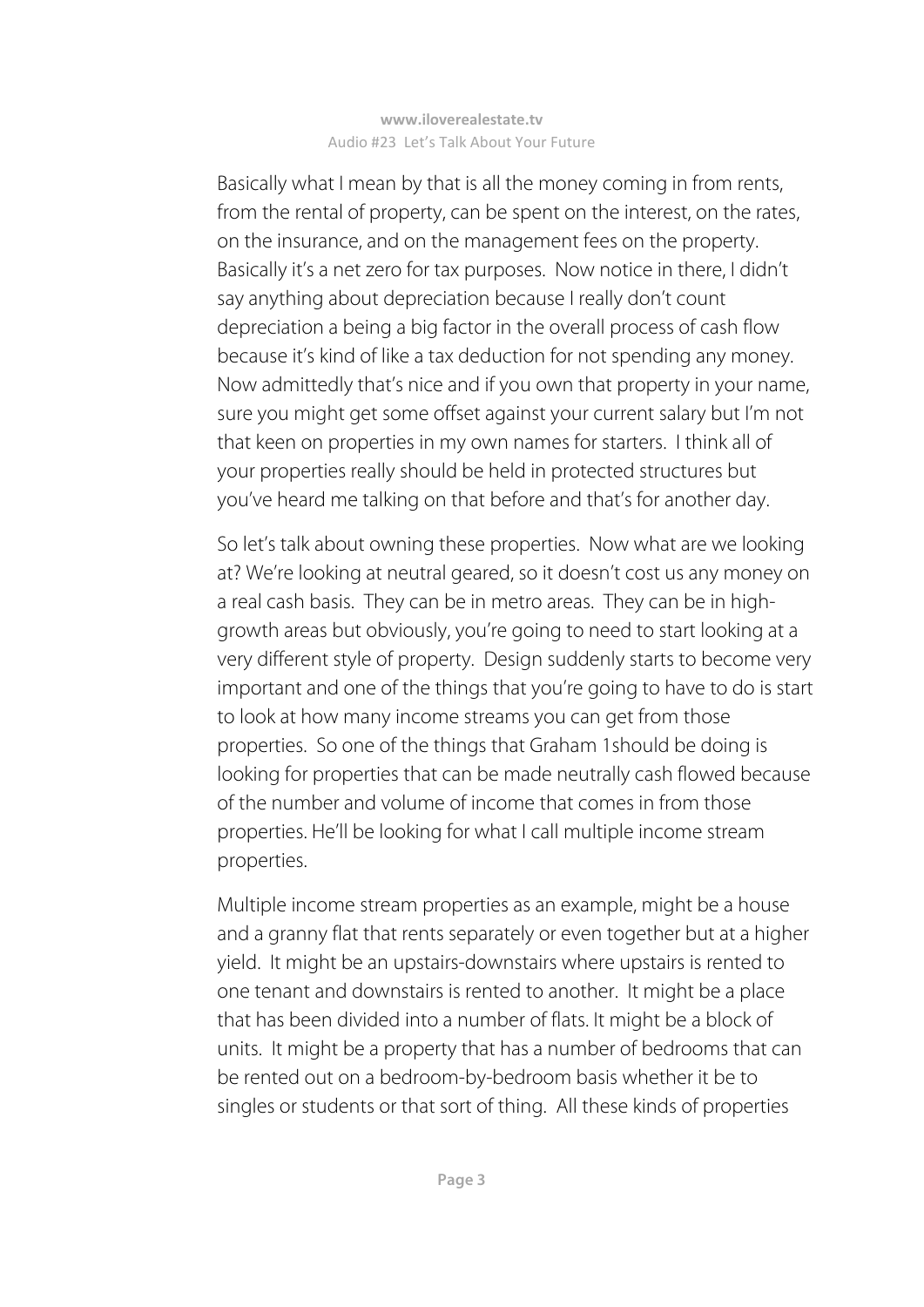are going to give you a great income stream for the value that you pay for the property.

 Sometimes you'll be buying these properties outright as they sit there and the day you buy them, they're neutral to positively cash flowed or you'll be getting out there buying properties that you have to turn into this style of property, so Graham 1is looking for property ideally that he's in a high-growth area or at least in a reasonable growth area. He'll be looking for a property that is neutrally cash flowed because of the multiple income stream capacity of that property.

 That can be done with what I call a 'resi-mercial', which is part, commercial, part residential. It can be done with straight commercial properties like strip shops (strips of shops), as in a number of shops in a row. It could be an office building with a number of offices. It could be medical suites. It could be industrial sheds in a row and that kind of stuff. We have got that multiple income stream characteristic if you like or of course, you could stay in the residential market and pick up the blocks of the units, house and a granny flat, that kind of scenario that we've talked about before.

 Just think about it. Think about your circumstance. If you were to go out and buy a property that didn't cost you any money on a week to week basis. For many of you, this is the most alien concept that you would ever have even thought of because as investors, you are used to going out there and buying something that costs you money. This is because you've been bombarded by marketers selling you negative geared cash flow properties and even those they sell you are what they claim to be positive cash flow. It's only positive because of the depreciation which runs out to the first year. Then if you're lucky it might be neutral after that and in five years time, well that runs out and if rents haven't gone up, it's not going to be neutral at all - it's going to be costing you money. Anyway, that's another story, it's my theory on negative cash flow - it just keeps you poor.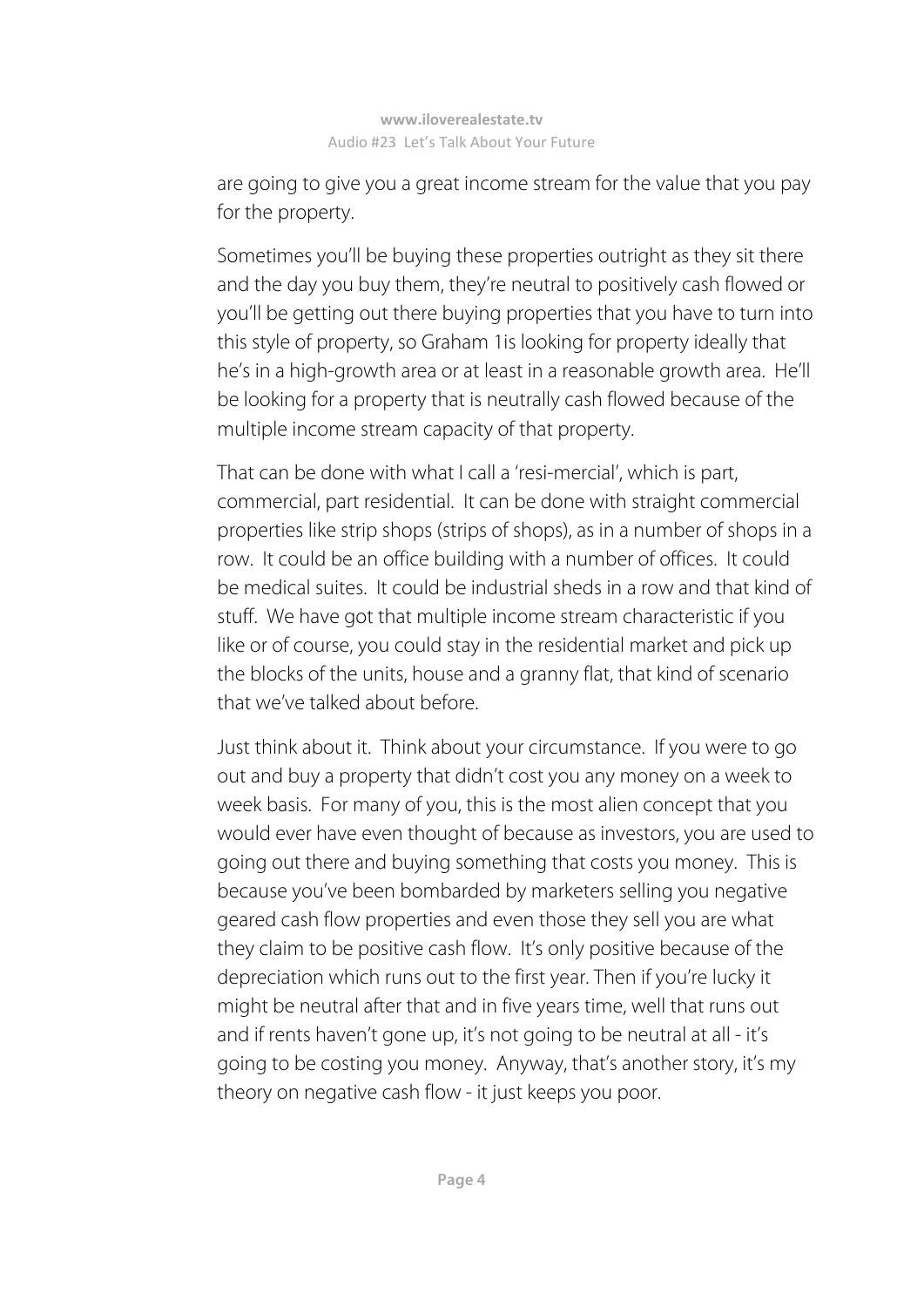So if you're buying a property that was positively cash flowed, then it puts a little bit of money back in your pocket every week, but still grows in value - imagine how many of those properties you could buy every year.

 Now in Graham 1's scenario, if he went out there and bought properties with his \$250,000. Now some of you are going to say, "But you can't buy much of a property for \$250,000?" The \$250,000 is just a deposit plus the costs to get into another property, so his \$250,000 would theoretically buy a million dollars worth of property - which it would - but imagine if that million dollars worth of property wasn't one property because I think that wouldn't be right either, but it was two properties or it was three properties that were all neutrally to positively cash flowed. Effectively Graham 1 can get out there and buy three properties in the first year and sit back and do nothing for another five years and still do a very nicely out of the value of growth in those properties, plus the neutral to positive cash flow that's is occurring for him.

 But of course, that's not going to be good enough for most of you. Most of you are going to want to be little bit more active than that which is why even Graham 1, who really just wants to be an IT consultant, sit back, have this income coming in, have some investments happening on the sides, so in five years' time, he's got choices. Well Graham 1still needs to be continuing to build that equity portfolio, so that he's able to continue to invest.

 Let's say Graham 1bought properties in areas that had say, seven to ten percent growth profile on them. Alright, if that was the case and they were neutrally cash flowed. If that was the case, he could probably buy three in the first year and then the second year with the growth on those, he might be able to squeeze into one and then with the growth on that, he might be able to squeeze into another one, so that by the end of the five years - three in the first year and have one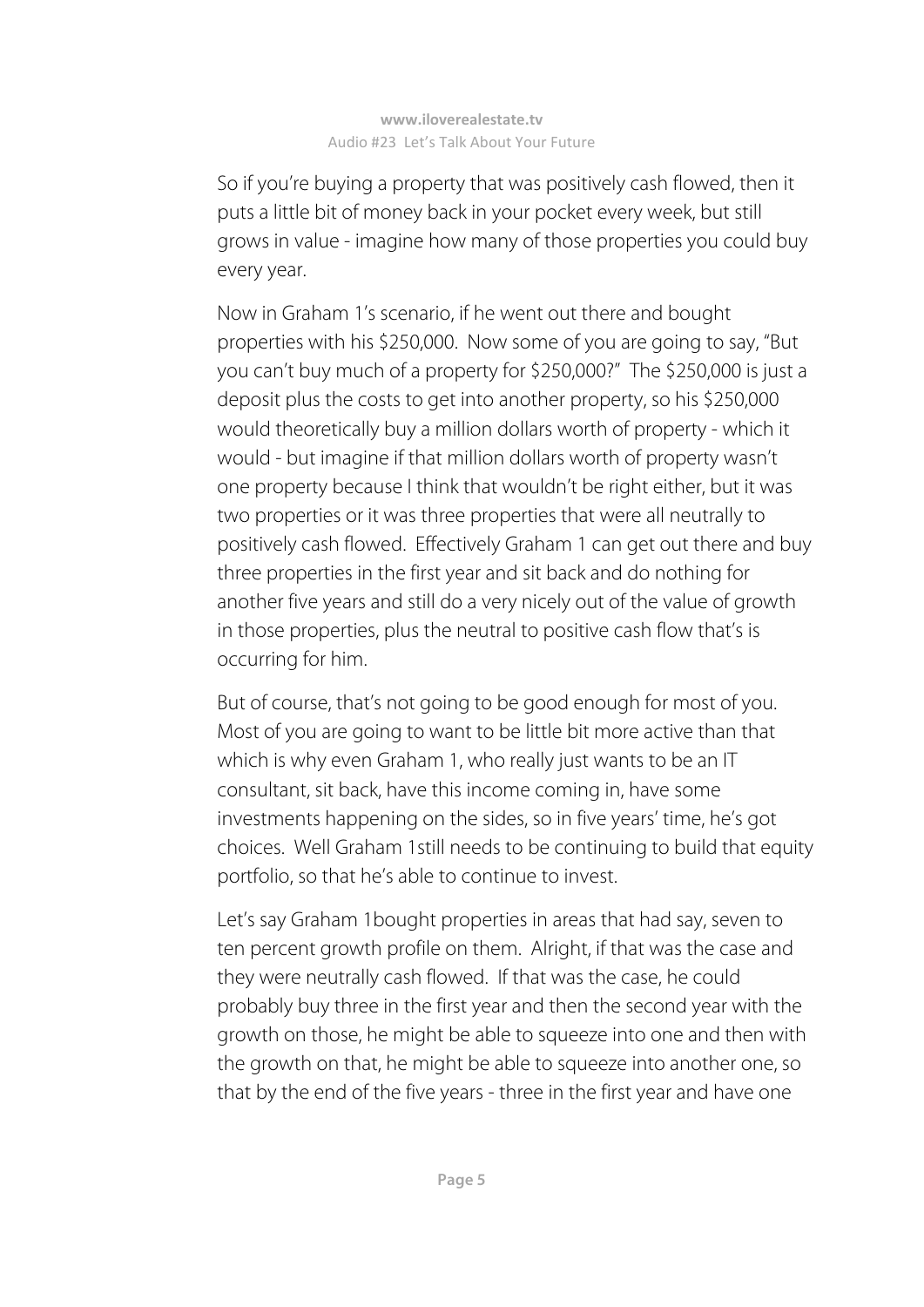every year thereafter - so he'd have a total of seven properties with neutral to positive cash flow and great equity sitting in them.

 Now again, he could sit back on his laurels and just continue to do that for another five years if he decided to stay in his job but just doing something is getting him further ahead. If Graham 1really had a deadline of five years' time, he could really look at that deadline and go, "You know what? I'm going to need to increase that \$250,000 base by doing what Dymphna calls manufactured growth," because he needs to be doing a manufactured growth deal in order to top up that equity base to be able to, instead of buy one next year, buy two perhaps or buy three or buy whatever it needs to be.

 Each time, he's replacing that \$250,000 that he's putting in as the deposit on the properties or the percentage that has gone into the deposit on each one of those properties. Even Graham 1who wants to be relatively passive, still has to do some form of manufactured growth in order to be able to continue to invest.

 Now I've done this exercise with a number of people in all sorts of scenarios. Some starting with very little. Some starting with a lot more, and obviously the strategies are going to be a little bit different but in each case, there needs to be that combination of neutrally deposited cash flow as well as manufactured growth, just to be able to keep that momentum going. And that's for somebody (Graham 1), who we said wants to continue to work and earn his salary and he's happy living off that salary.

 Okay now, let's have a look at Graham 2. Graham 2 is still the IT consultant – it doesn't necessarily have to be your occupation. He still earns \$80,000 and you may earn more from that or less than that but Graham 2 absolutely hates his job. He only wants to do quick work and start doing something else, I don't know. Maybe he wants to become a potter, whatever. I did actually have an IT consultant once who absolutely hated his job but only really wanted to do is be a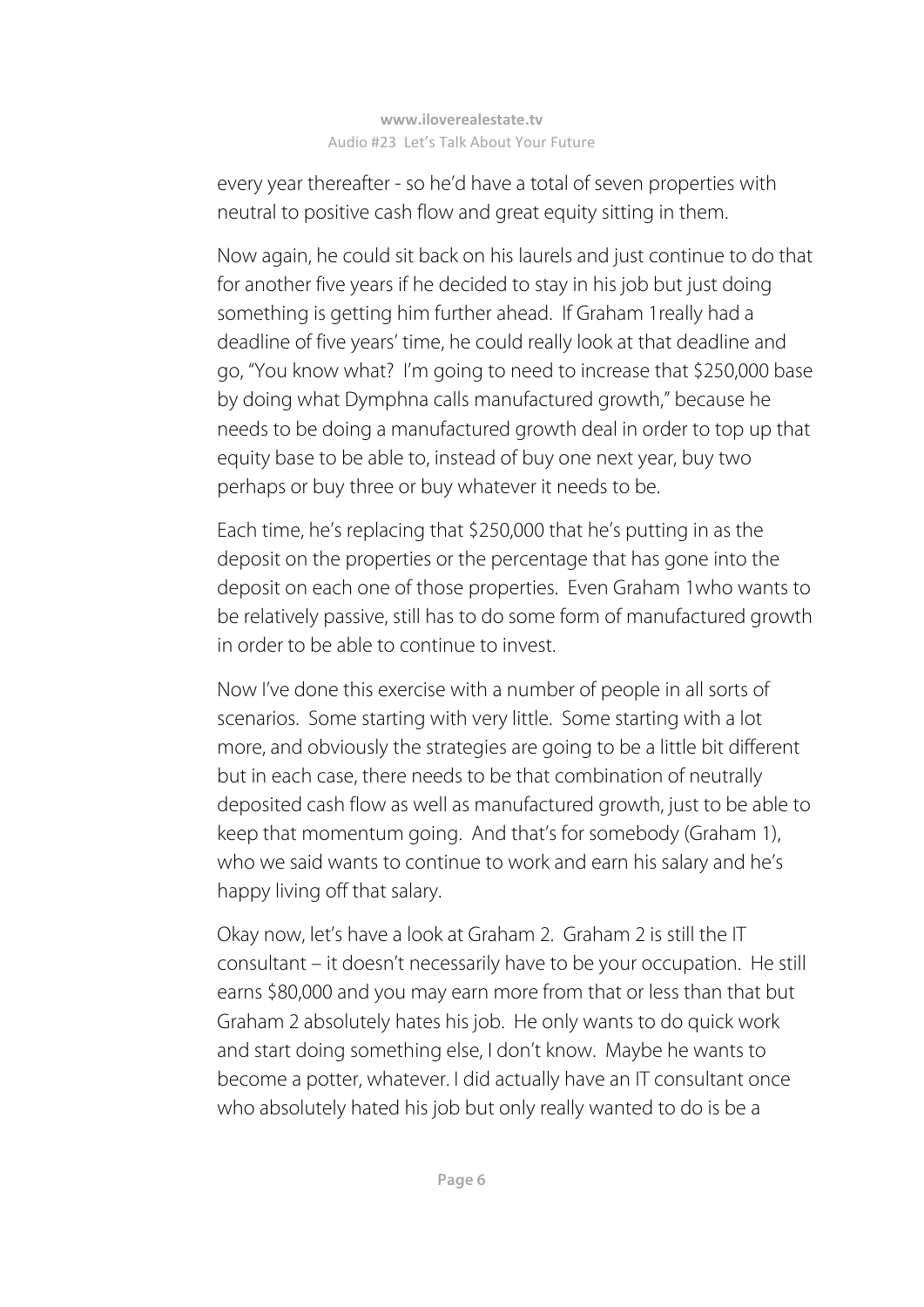potter. He wanted to make pots. A bit of a turnaround from being an IT consultant, this particular IT consultant - which is not Graham 2 earns a \$150,000 a year and he was heavily negatively geared. He had three or four properties, negatively cash flowed and he could not afford to give up his work as IT consultant earning \$150,000 a year to go and do what he really wanted to do. He actually had to go out and sell down some of his portfolio (and a couple of them were even at a loss) in order to be able to move forward, re-structured and get some positive cash flow properties in there. So that he could afford to go and cut salary and do what he wanted to do which wasn't was as high paying as his IT job but he was a lot healthier, he was a lot happier, and his life was totally different because he was doing what he absolutely loved. I think in the end, he actually ended up becoming a very good potter and his work is now is quite well regarded and I think he makes a reasonable kind of living from doing what he wants to do. I mean, I know he cut the city life and a lot of his expenses and things as well and he moved to northern New South Wales where he's living his dream. The negative cash flow properties were actually killing him.

 Anyway, back to the story. Graham 2 hates his job. He wants to give up his job as an IT consultant, so his criteria is that he wants it now. He wants it fast, and he just wants to make it happen as soon as possible. So Graham 2 needs to be concentrating on highly positive cash flow. He needs to be concentrating on properties that have a high level of income coming in - multiple income stream properties - in highdemand areas. Some of the mining towns, some of the regional towns would have come in to it. He will be looking at the certain styles of property where the property will have multiple income stream capacity where he can turn it into multiple income stream capacity but even with this, he's also going to need to have an element of manufactured growth. He still needs to be able to continue to invest, so his concentration will be on the income, not necessarily the growth that will come out of the property. Think about it, for Graham 2, he just wants to have an income stream to live on and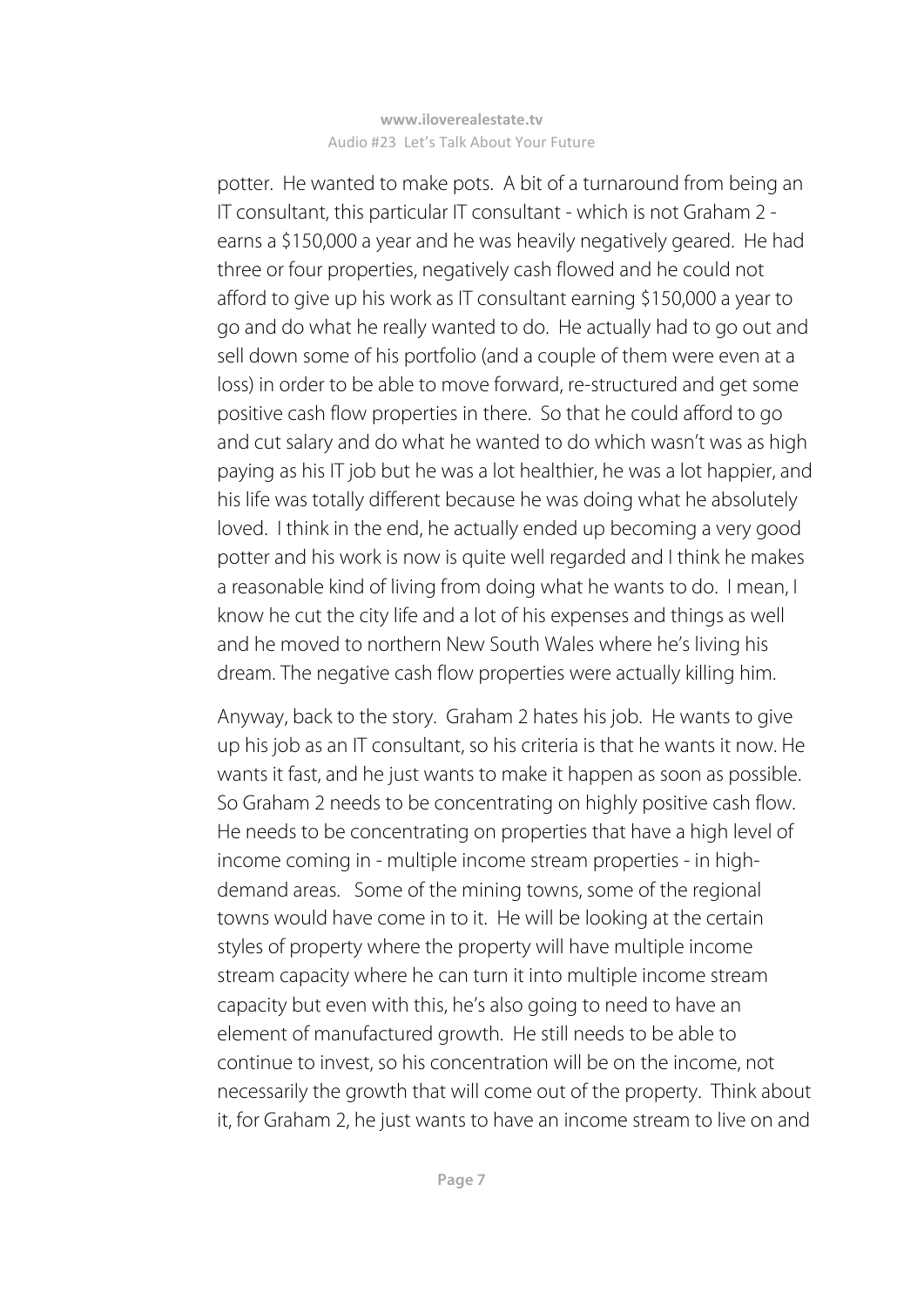can't stand his job and wants to quit as soon as possible, it really doesn't matter where the property is. It doesn't matter what his level of debt is provided he's got enough income coming in to be able to cover all of his debt and give him enough to live on. It doesn't matter whether that property ever grows in value or not because it's not a case of needing that growth to live off or pay down debt or any of those sort of things. It's really just the cash flow that's important to Graham 2.

 So I ask you to think about in your circumstance, are you Graham 1? Or are you Graham 2?

 I ran into a student of mine who reminded me of her story. It was number of years ago now before she became my student and she was talked in to buying a number of negative cash flow properties. The properties were all in one area that was down on the Gold Coast / northern New South Wales strip and they're all negative cash flow. She was convinced by sales people to buy all of these properties and because some of them had gone up in value and she had experienced some growth when that area was growing was quite nicely, to just borrow against that growth and then live of her equity.

 That is the most dangerous strategy that you can possibly imagine because what happens when that area doesn't grow? What happens when the banking system changes? What happens when banks just won't lend you money on the value of the property anymore? All of this stuff starts to come into it where this woman actually went from owning about 14 or 18 properties - a lot of properties - down to being almost declared bankrupt. This was because she was put in a scenario where the banks decided that they were not lending any more money, and what she was doing is she was borrowing the money against the equity on the properties to pay her interest bill because that was negatively cash flowed. Honestly, that is the most dangerous thing that you can possibly do, so please don't fall into that trap and also make sure that you're concentrating on enough of the spread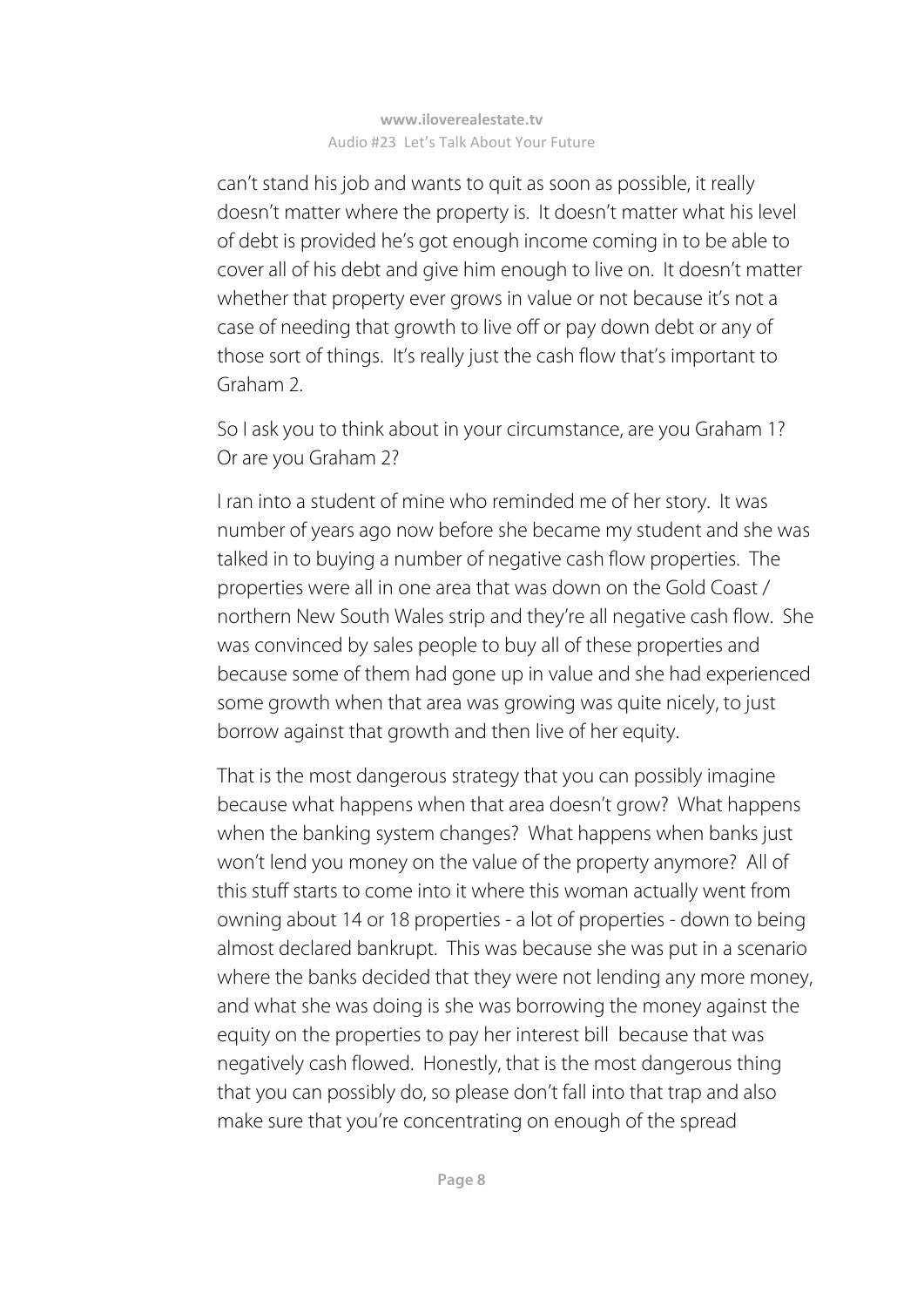between the two. Yes, you want positive cash flow but you still need to have growth. Now whether you get that growth from buying in select areas from properties that will have a natural growth on them and will naturally grow in value or whether you buy properties that you can do something too to make it worth more, I mean that's what I call manufactured growth or chunk deal if you like - a property that you do something to and it makes a chunk of money for you. That's what I call the ability to be able to continue to invest and you do need both. It's not one or the other, it genuinely is both.

 So are you Graham 1 or are you Graham 2? Are you Graham 1 who is happy to continue to earn their income doing whatever they do now and needs to be building up a portfolio so that in the future, they're going to be able to have choices; or are you Graham 2, who is absolutely jack of their job and wants to give up work as quickly as possible and do something else whether it would be run their property portfolio or go and be a volunteer in an orphanage somewhere or whatever it is. Whatever lights your fire, that's great, but at least you've got choices because life's too short not to have choices. Life is too short to be trapped in a situation or in a job where you feel like you have to do this. Like being put in that scenario where my IT consultant absolutely hated his job and it was affecting his health. It was affecting everything about him and all he wanted to do was follow his passion and his passion was playing with clay. A little boy playing in the mud. That's what's he really wanted to do. Just the ability be able to achieve what your life's passion is, is such a rewarding thing and it can be the smallest of changes that make the difference.

 I can tell you that one of the changes that is going to make a massive difference to you is education. The more you know, the more you can be inspired, the more you can put things together for yourself, the better you're going to be, the greater the accomplishment and quicker it's going to happen for you.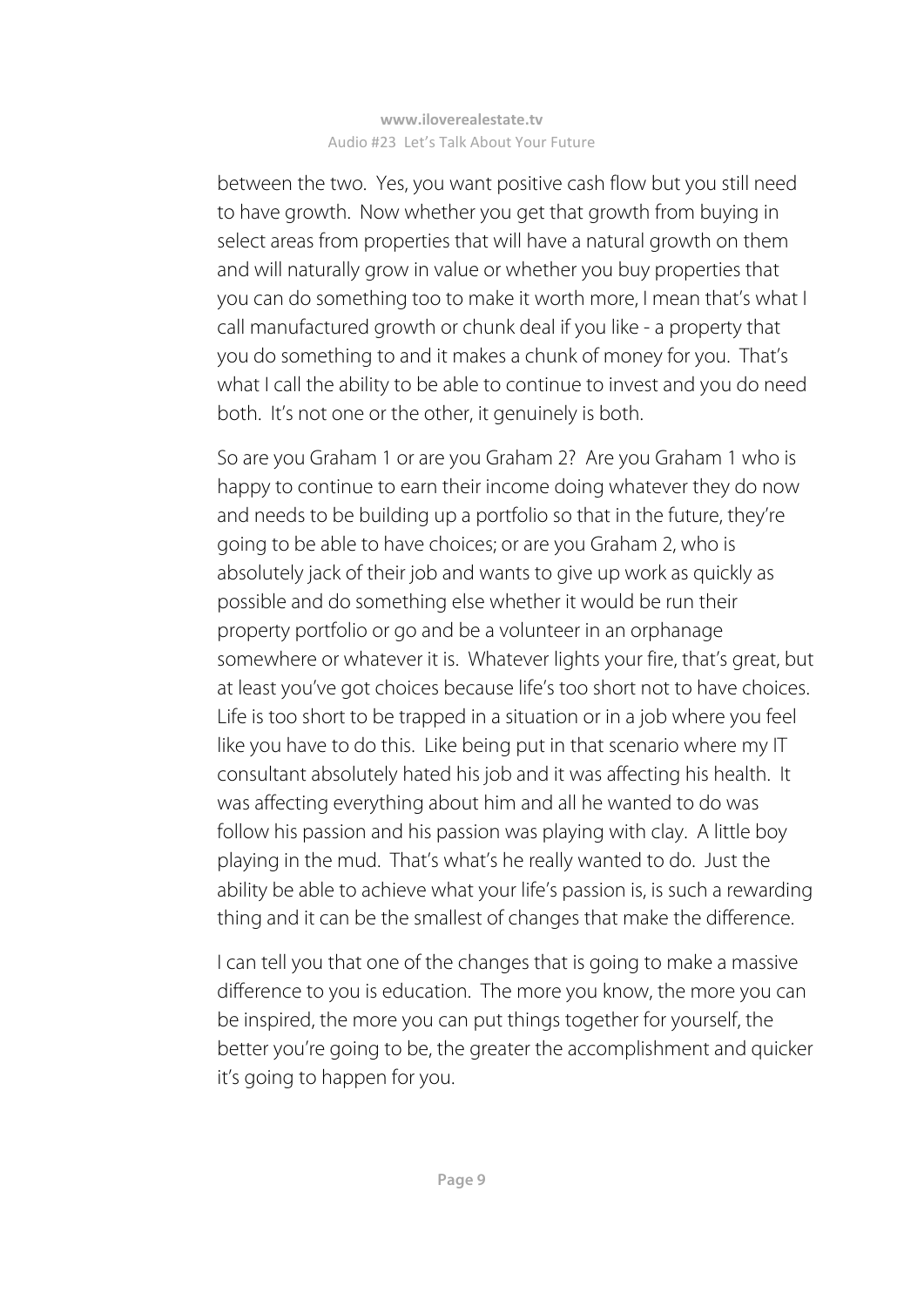Now I've got three events coming up very shortly. I'm going to be doing three 3 day events for free for my students and their families and friends and my big community out there that listens to all of my podcasts on iTunes, please come along.

 You need to register for these events. I've got one starting in Melbourne, it's where I start the first one and that's starting on the 15<sup>th</sup> of June, so that's going to be the  $15<sup>th</sup>$ , the  $16<sup>th</sup>$ , and the  $17<sup>th</sup>$  of June, I'm going to be in Melbourne. Now to find out about that event, just go to the www.iloverealestate.tv and jump on there and register. It's free, come along, meet some of my students, meet some of my friends and associates who are coming along to talk to you as well. It's going to be a great event and you are really going to be inspired to get out there and make it happen for yourself.

 Just think about; are you the Graham 1 or are you a Graham 2? It doesn't really matter which you are, both are going to benefit massively by coming along to that event in Melbourne.

That's the 15<sup>th</sup>, 16<sup>th</sup>, and 17<sup>th</sup>, I'm going to be in Melbourne and then on the 22<sup>nd</sup>, the 23<sup>rd</sup>, and the 24<sup>th</sup>, which is the following weekend, I'm actually going to be in Brisbane and do the same thing, so come and along. I'm dragging my students along, so you can listen to their stories as well because I always find being inspired by other people's stories is the best motivation. It really makes you see just how quickly things can turn around for you when you've got the right people around you, with the right scenarios, and the right education behind you. Being in a group of like-minded individuals, it's like family. It's about creating that bigger support network to make it happen for yourself and then of course, the following weekend on the 29<sup>th</sup> to 30<sup>th</sup> and  $1^{st}$  of July, I'm going to be in Sydney.

I'm only doing these three events and it's for all of my students and their families and friends because I have got so many of my students saying, "Oh look, we want to get Aunt Mary to come along and I'd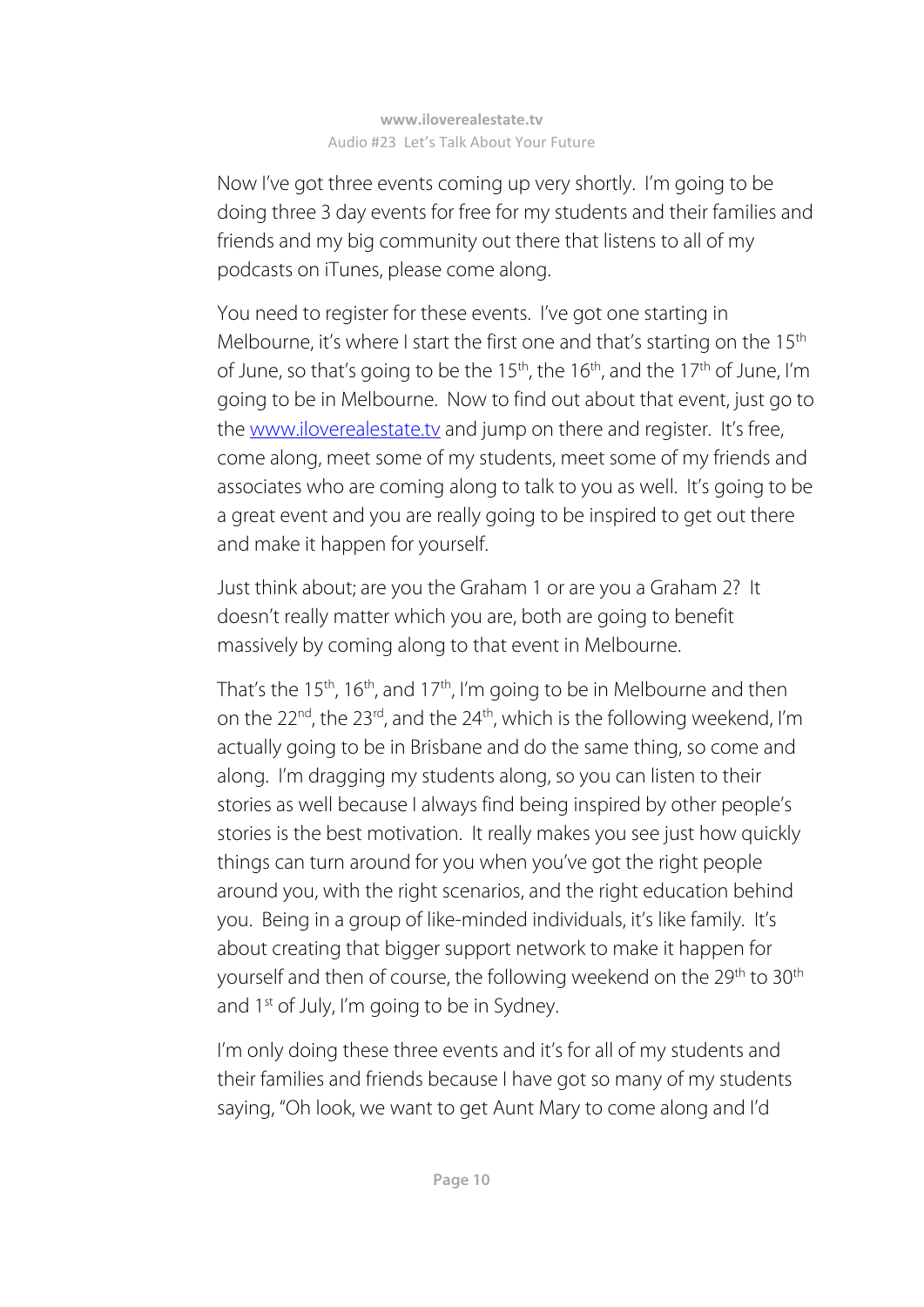really love my nephew to listen to this or I really want my kids to come and when are you doing something that they come to?" And this is your opportunity guys, so come along it's going to be in Melbourne first, then Brisbane, then Sydney, starting from the weekend, to Friday, Saturday, and Sunday starting the 15<sup>th</sup> then the following Friday, Saturday, and Sunday, I'm going to be in Brisbane; and the following Friday, Saturday, and Sunday, I'm going to be in Sydney. So bring everybody along, come along, have some fun. Share with everybody else out there, they're going to be great weekends and a great inspiration for everybody.

 If you want to register for those events, they are free. Come along and register on www.iloverealestate.tv and get your free tickets and I hope to see all of you there. It's going to be so much fun and I'm actually going to be doing this exercise of the Graham 1 and Graham 2 for you. I'm actually going to do it first up, so be there at 9 o'clock. The registration is from 8 o'clock on the Friday and I'm going to step you through exactly what Graham 1 and Graham 2 would do. What properties they would buy. Why they would buy those properties and they are real properties - real time today - not ten years ago. They are real time deals, so you can put yourself in those kind scenarios and they go, "What would I do?" and "How would I make that happen? How can I do that for me?"

 This going to be a fabulous event, fabulous weekend and I've invited some of my very special mates along to come and talk to you as well who have amazing stories themselves as well as amazing learnings. So big weekend, fun weekend, it's all about the party, so come along and spend three days with me. It will be fabulous. Love to meet all of you.

 Well that's it from me this week guys. Can't wait to meet all of you at the iloverealestate.tv Super Conference that we're having and as I said, I'm going to be Melbourne, I'm going to be Brisbane, and then I'm going to be in Sydney. So love to meet all of you guys that I know who have been sending me all the emails and messages about how much